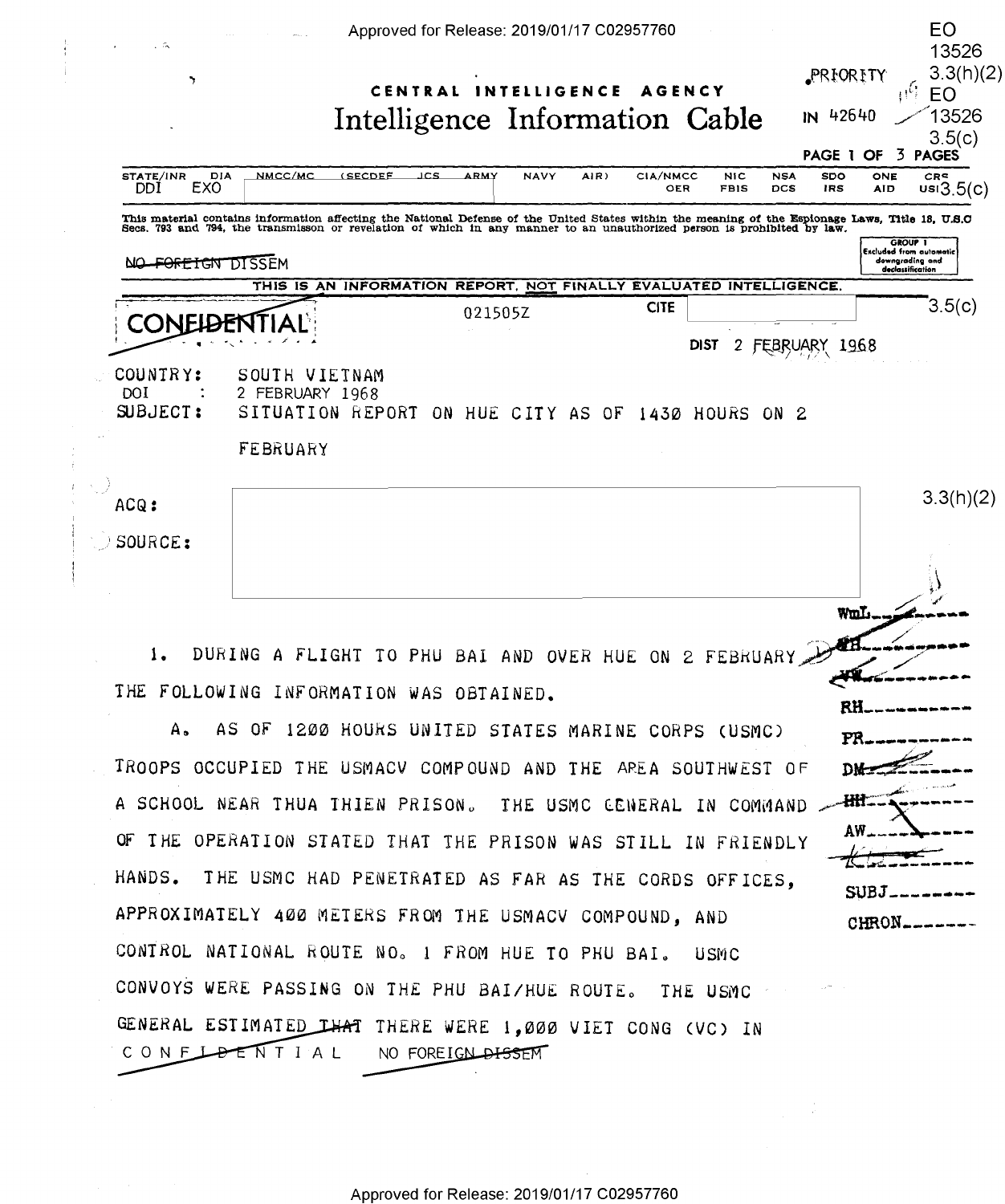| 3.5(c) |
|--------|
|--------|

| PAGE 2 OF 3 PAGES |  |  |  |
|-------------------|--|--|--|
|-------------------|--|--|--|



THE CITY SOUTH OF THE PERFUME RIVER. HE SAID THEY WERE NORTH VIETNAMESE ARMY TkOOPSe THE ENTIKE BATTLE WAS BEING NORTH VIETNAMESE ARMY TROOPS. THE ENTIRE BATTLE NAS BEING  $\cdot$  FOUGHT HOUSE TO HOUSE. HE STATED HE HAD NO INFORMATION ON AMERICAN CIVILIANS. \_ AMERICAN CIVILIANS.

a. A CHECK WITH THE HOSPITAL IN PHU BAI REVEALED THAT B. A CHECK NITH THE HOSPITAL IN PHU BAI REVEALED THAT  $\sim$ NO UNITED STATES CIVILIANS HAD BEEN ADMITTED SINCE 30 JANUARY.  $_{\odot}$ NO MILITARY DETAILEES ASSIGNED TO REVOLUTIONARY DEVELOPMENT  $_{\odot}$ CADRE (RDC) WERE LISTED BY THE HOSPITAL.

 $\mathcal{C}$  **c. A PROVINCIAL RECONNAISSANCE UNIT (PRU) ADVISOR** REACHED THE HUE USMACV COMPOUND ABOUT 1430 HOURS WITH A USMC lREACHED THE RUE USMACV COMPOUND ABOUT 1450 HOURS NITH A USMC CONVOY. HE SAID A PRELIMINARY CHECK INDICATED SOME CIVILIANS WERE ICONVOY. HE SAID A PRELIMINARY CHECK INDICATED SOME CIVILIANS MERE  $\sim$  IN THE COMPOUND, BUT NOT ALL CIVILIANS WERE AS YET ACCOUNTED FOR.

D. RADIO CONTACT WITH THE PRU COMMANDER IN HUE ESTABLISHED THAT THE PRUS WERE FORCED TO LEAVE THEIR COMPOUND  $\geq$  IN HUE LATE IN THE NIGHT OF 1/2 FEBRUARY; HOWEVER, THEY REGAINED THE COMPOUND DURING THE FOLLOWING MORNING. THEY WERL INSTRUCTED TO REMAIN IN THE COMPOUND UNTIL AMERICAN FORCES ARRIVE IN ORDER TO AVOID A CONFLICT.

E. A CORDS EMPLOYEE IN THE USMACV COMPOUND E. A CORDS EMPLOYEE IN THE USMACV COMPOUND CONFIDENTIAL NO FOREIGN-DISSEM

Approved for Release: 2019/01/17 C02957760 Approve<sup>d</sup> for Release: 2019/01/17 <sup>002957760</sup>